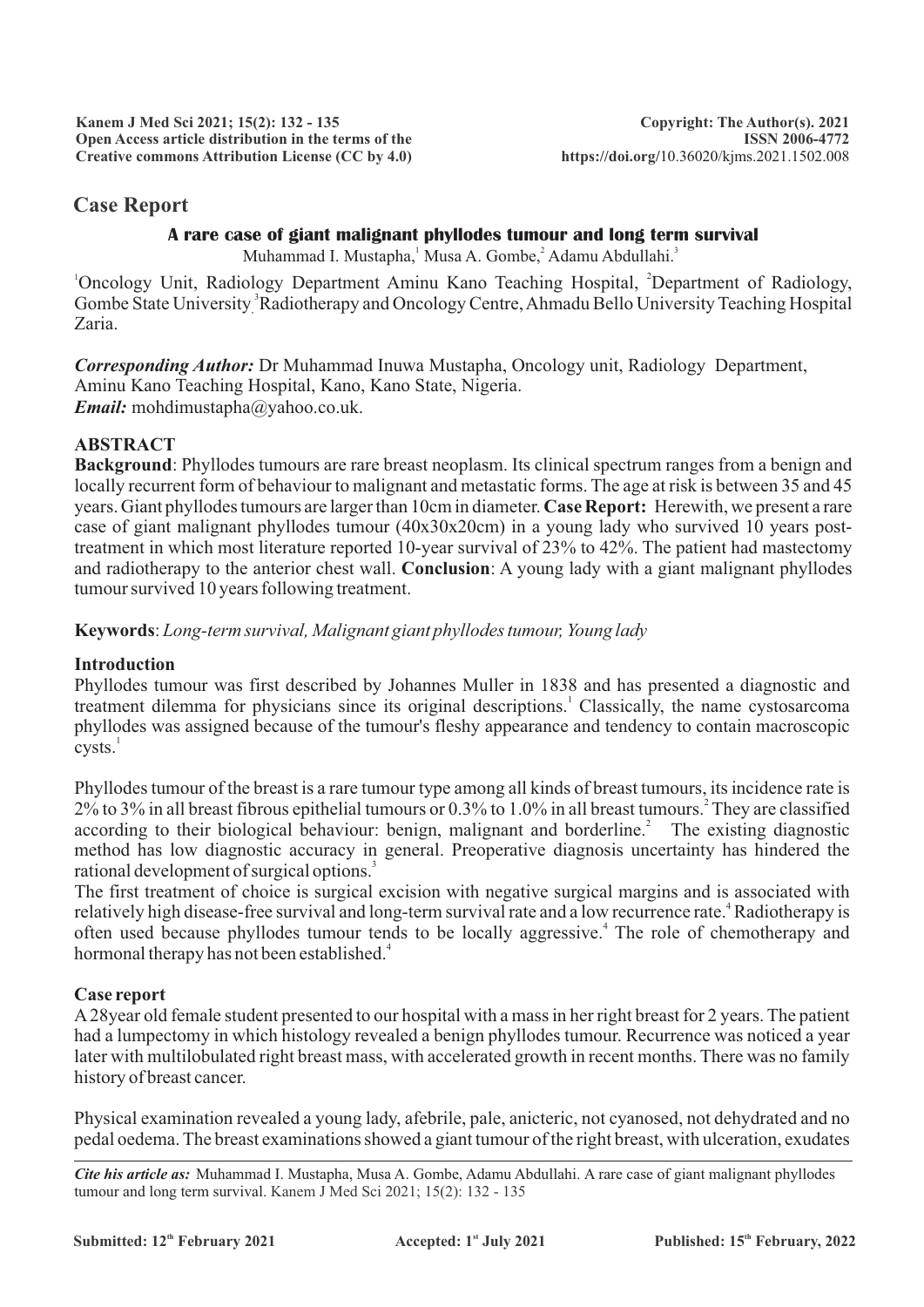and bleeding. The other breast and both axillae were free. Other systems were essentially normal. Investigations revealed; full blood count (FBC) showed a packed cell volume (PCV) of 20% and white blood cell (WBC) of  $14.0x \frac{10^3}{u}$ . Chest x-ray, abdominopelvic ultrasound and blood chemistries were all normal. The patient was commenced on antibiotics and also transfused with 4 pints of blood. The repeated FBC was normal.

The patient also had a simple mastectomy. The gross pathological specimen revealed a fungating huge right breast mass measuring about 46x31x22cm, 12kg in weight and a density of  $0.820$ g/cm<sup>3</sup>. Histology report revealed a section of breast tissue show a highly cellular stroma with tumour giant cells has hyperchromatic nuclei. There is a glandular lining at the top left corner. The postoperative course was uneventful and the patient was discharged after 4 weeks from surgery.

The patient also had external beam radiotherapy 30Gy in 10 fractions. The patient has been on regular follow-up and was seen with no evidence of recurrence. Chest and abdominal CT scans were normal.



Figure 1: Photograph of the lesion before surgical excision.



**Figure 2:** Malignant Phyllodes tumour shows highly cellular stromal with tumour giant cells, nuclear pleomorphism and mitotic activity of the stromal component (H&E, X400)

#### **Discussion**

Phyllodes tumour occurs predominantly in middleaged or elderly women and its occurrence in younger patients as in the present case is exceptional.<sup>4</sup> The aetiology of this rare disease is still unknown. However, its incidence is higher in whites in general, in Latin whites and East Asians in particular.<sup>5</sup>

Patients usually present with a firm, rounded, mobile, well-defined and painless mass without any significant mammographic or ultrasound features.<sup>1</sup> Clinically it resembles a fibroadenoma and can be mistakenly left alone.<sup>1</sup> In most patients, axillary lymph nodes are not palpable at presentation, which is similar in this patient, because the metastatic spread of these tumours is primarily haematogenous  $(3\%$  to 13%)5, the most common site is the lung. The size of the tumour is variable, ranging from 1cm to  $>40$ cm.<sup>7</sup>

Making an early diagnosis of phyllodes tumour is extremely difficult. A variety of techniques, including colour Doppler ultrasound, magnetic resonance imaging (MRI), fine needle aspiration cytology (FNAC) and core tissue biopsy have been utilized to improve the pre-operative diagnosis. $8^{9,10}$ 

We believe this case has one of the largest phyllodes tumours of the breast. In previous literature only three cases of large phyllodes tumour were reported; Kumar et al stated that their patient had the largest phyllodes breast tumour that measured 50x25.2x16.4cm and weighed 15kg with a density of 0.726g/cm<sup>3</sup>. 11 Xia et al presented their case as a giant phyllodes tumour of the breast which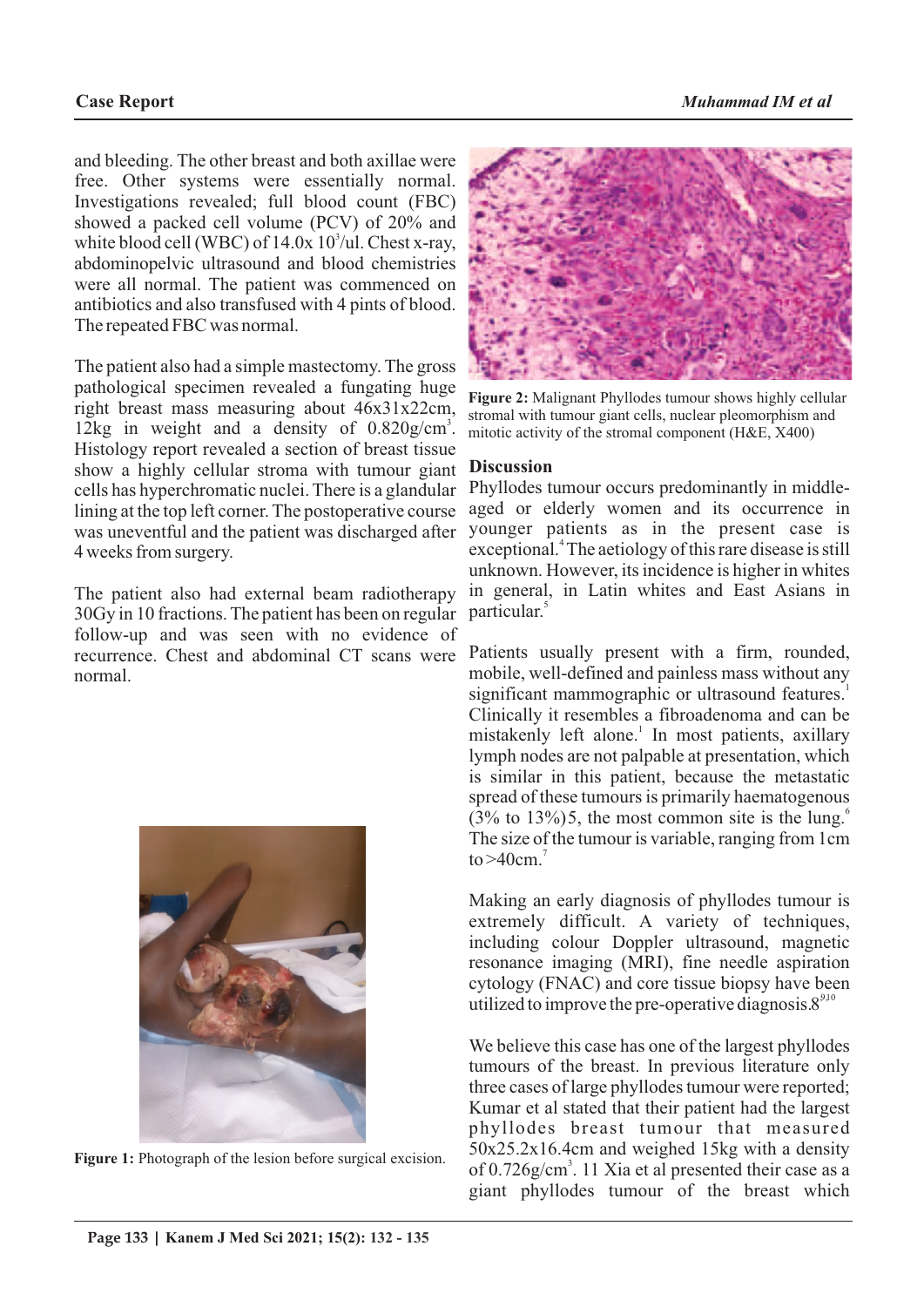measured 47.5x37.0x28.0cm and weighed 9.79kg **References** ex-vivo with  $0.199$ g/cm<sup>3</sup> in density. 12 While 1. Sedigheh Tahmasebi MA. Large Phyllodes Tumor: sarvanandan et al presented their case that measured 28x25x18cm in size and weighed 8.27kg with a density of  $656kg/cm<sup>3,13</sup>$ 

The treatment for phyllodes tumour remains surgical excision. However, for a very large tumour size like our patient, a total mastectomy is recommended to ensure complete removal. It is 3. Takenaka M, Toh U, Otsuka H, Takahashi H, essential to keep a sufficient margin of healthy tissues to reduce the risk of local recurrence. $14$  For borderline or malignant phyllodes tumours, or in cases of local tumour recurrence, mastectomy may 4. Barrio AV, Clark BD, Goldberg JI, Hoque LW, be the preferred option.<sup>14</sup>

The role of adjuvant treatment with radiotherapy or chemotherapy is unproven and must be considered on a case-by-case basis. It is necessary to follow-up the patients because there is a risk of local 5. Kapiris I, Nasiri N, AHern R, Healy V, Gui GP. recurrence and distant metastasis.<sup>14</sup> Some authors advise radiotherapy which has been proven to improve patient survival and reduce local recurrence.<sup>15</sup> A consensus on chemotherapeutic protocols for this kind of neoplasm has not been achieved yet.<sup>15</sup> August and Kearney recommended that adjuvant radiotherapy be considered for high-6. Seal SK, Kuusk U, Lennox PA. Bilateral and risk patients, including those tumours>5cm, with stromal overgrowth, with > 10 mitoses/high power fields, or with infiltrating margins.<sup>5</sup>

Local recurrence is common in phyllodes tumours; 21% for benign types, 46% for borderline types and <sup>16</sup> 65% for malignant types. Prognosis is generally good, with 5-year survival rates of 91% and 82% for 8. Kinoshita T, Fukutomi T, Kubochi K. Magnetic benign/borderlines types and malignant types respectively. $17$ 

### **Conclusion**

Phyllodes tumours are rare breast neoplasm that presents as painless breast masses. Its prognosis and treatment are still debatable. Surgical excision with a clear margin remains the treatment of choice for these tumours. Herewith, reported a case of a giant 10. Veneti S, Manek S. Benign phyllodes tumour vs malignant phyllodes tumour in a young lady who survived 10 years post-treatment. We believe this patient is among the largest phyllodes tumour reported in the previous publications.

- A Case Report. Middle East J Cancer. 2013;4(4):1814.
- 2. Chen W-H, Cheng S-P, Tzen C-Y, Yang T-L, Jeng K-S, Liu C-L, et al. Surgical treatment of phyllodes tumors of the breast: Retrospective review of 172 cases. J Surg Oncol. 2005 1;91(3):18594.
- Iwakuma N, Nakagawa S, et al. Giant malignant phyllodes tumor: a case report. Kurume Med J. 2011;58(2):6772.
- Bernik SF, Flynn LW, et al. Clinicopathologic features and long-term outcomes of 293 phyllodes tumors of the breast. Ann Surg Oncol. 2007 14(10):296170.
- Outcome and predictive factors of local recurrence and distant metastases following primary surgical treatment of high-grade malignant phyllodes tumours of the breast. Eur J Surg Oncol J Eur Soc Surg Oncol Br Assoc Surg Oncol. 2001;27(8):72330.
- multifocal phyllodes tumours of the breast: A case report. Can J Plast Surg. 2010;18(4):1456.
- 7. Horiguchi J, Iino Y, Aiba S, Itoh H, Tanahashi Y, Ikeya T, et al. Phyllodes Tumor Showing Intracystic Growth: A Case Report. Jpn J Clin Oncol. 1998 1;28(11):7058.
	- resonance imaging of benign phyllodes tumors of the breast. Breast J. 2004 ;10(3):2326.
- 9. Chao T-C, Lo Y-F, Chen S-C, Chen M-F. Sonographic features of phyllodes tumors of the breast. Ultrasound Obstet Gynecol Off J Int Soc Ultrasound Obstet Gynecol. 2002 ;20(1):6471.
- fibroadenoma: FNA cytological differentiation. Cytopathol Off J Br Soc Clin Cytol. 200 ;12(5):3218. 11. Kumar T, Patel MD, Bhargavan R, Kumar P, Patel MH, Kothari K, et al. Largest Phyllodes Tumor-Case Report and Brief Review Article. Indian J Surg Oncol. 2011;2(2):1414.